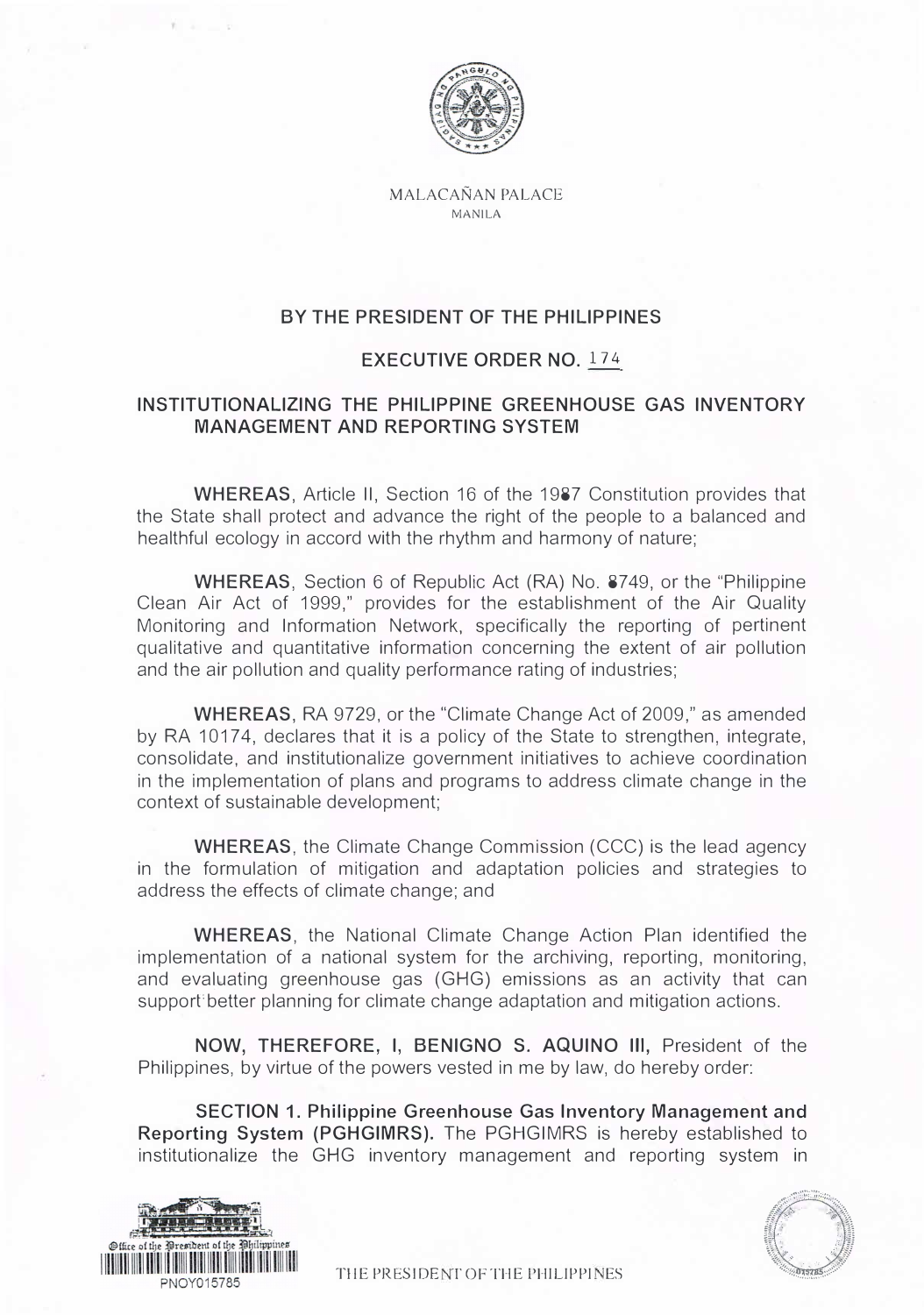relevant government agencies to enable the country to transition towards a climate-resilient pathway for sustainable development.

**SECTION 2. Role of the CCC.** The CCC shall be the overall lead in the implementation of this Order. It shall be responsible for the following:

- a) Provide direction and guidance in the accounting and reporting of GHG emissions from identified key source sectors in order to develop and maintain centralized, comprehensive, and integrated data on GHGs;
- b) Develop a system for the archiving, reporting, monitoring, and evaluating GHG inventories in all key sectors; and
- c) Provide and facilitate continuous capacity building initiatives in the conduct of GHG inventories to ensure application of updated methodologies.

**SECTION 3. Lead Agencies.** The following shall be the lead agencies for the GHG inventories:

- a) Department of Agriculture and the Philippine Statistics Authority (PSA) - lead agencies for the agriculture sector;
- b) Department of Energy lead agency for the energy sector;
- c) Department of Environment and Natural Resources lead agency for the waste, industrial processes and the land-use and forestry sectors; and
- d) Department of Transportation and Communications lead agency for the transport sector.

The CCC may invite concerned Local Government Units, academe, private and public institutions to participate, complement, and assist in the implementation of the PGHGIMRS and this Order.

The PSA may assist other lead agencies in the conduct of the sectoral GHG inventories.

**SECTION 4. Responsibilities of the Lead Agencies.** The lead agencies shall be responsible for the following:

- a.) Conduct, document, archive and monitor sector-specific GHG inventories;
- b.) Report sector-specific GHG to the CCC based on the agreed reporting scheme; and